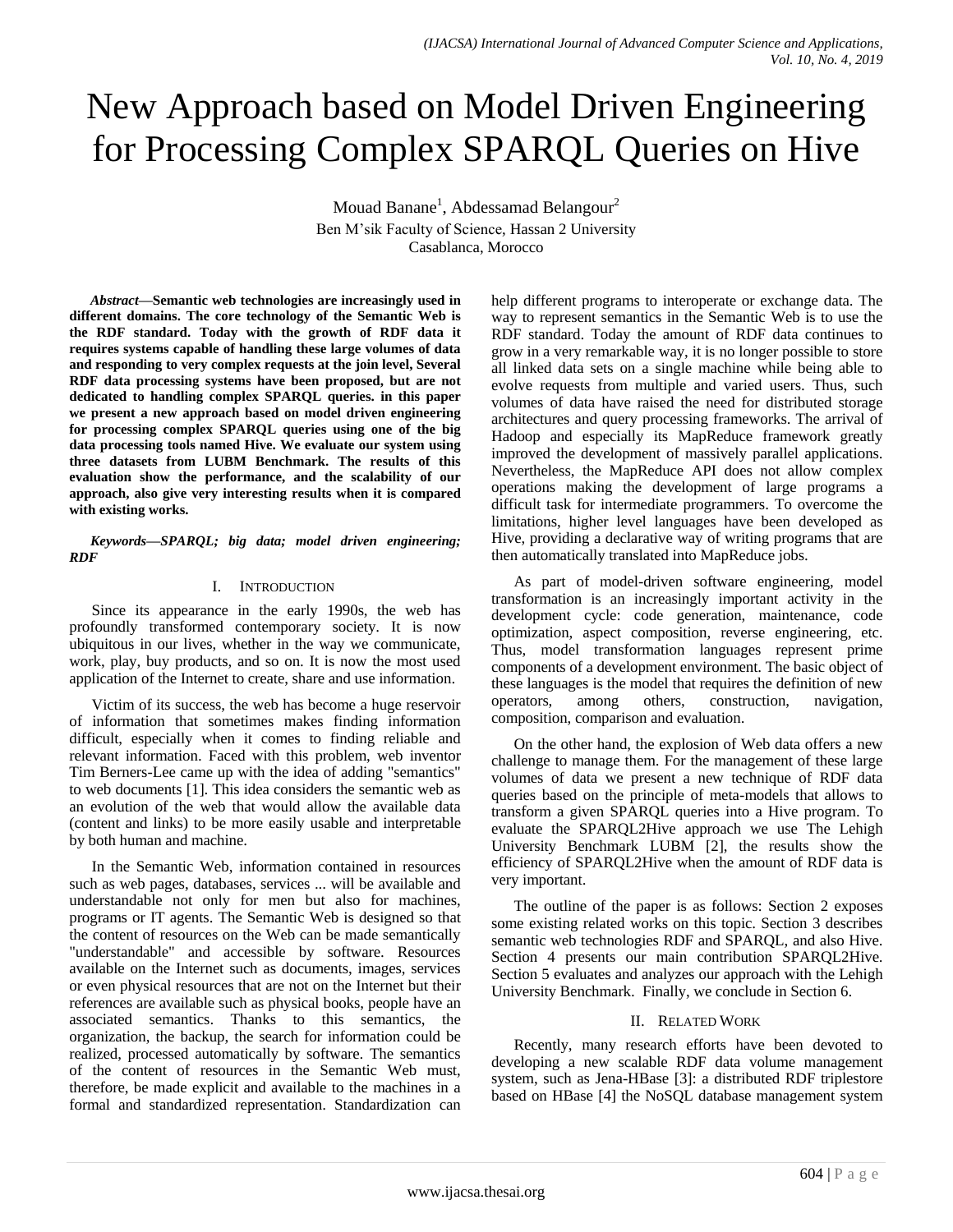The schema of this system consists of two parts storage and querying, it stores the RDF documents in HBase tables, and for querying this data this system uses the Jena Framework to execute the SPARQL queries. PigSPARQL [5] is an RDF data manipulation system, the principle of PigSPARQL is the translation of SPARQL queries into an executable program of PigLatin [6] language of Apache Pig [7], the translation process starts with the analysis than a compile step of algebra, then optimization of algebra before it is translated into PigLatin, this program will be transformed into a Job MapReduce. The work in [8, 9] presents comparative studies of existing systems based on NoSQL technology and which propose the management of large volumes of RDF data according to the NoSQL models: key/value model, document model, column model, and graph model. From us we have presented a new, more detailed [10] study and brings together about all Distributed RDF Stores based on NoSQL. Galarraga et al. present [11] an evolutionary system that is based on a technique for optimization in the case of large volumes of RDF data.

#### III. PRELIMINARIES

#### *A. RDF*

Developed by the W3C as part of the Semantic Web activities, RDF is not strictly speaking a metadata schema. It constitutes a structured data description model inspired by the logic of first-order predicates and graph theory.

Its genericity and flexibility provide an interoperable framework for describing all types of resources in a networked environment such as the Web. RDF is a model that allows expressing assertions in a very simple model comparable to a simple sentence: [subject] [predicate] [object]. Each assertion forms a triple whose different components are expressed as a URI. The interest of RDF lies in the fact that it is possible to exploit RDF triplets without conversion and whatever the vocabulary used, unlike XML for which it is necessary to convert the data if they do not. Do not use the same scheme. Thus, it does not require the different producers to agree strictly on a metadata structure. The expression "social contract written by john jack rousseau" can be expressed by writing an RDF triple, which can be represented as a subject-predicateobject graph (Fig. 1):

#### *B. SPARQL*

To enable the construction of RDF data queries, the W3C has developed the SPARQL standard. It is both a protocol, a query language, and a formalism for the expression of results. SPARQL queries are used to dynamically query data in RDF without downloading all raw data.



Fig. 1. Example of a RDF Triple.

With RDF and the SPARQL language, it is possible to query the structured information contained in the metadata without having a lower common denominator. As there are many data warehouses structured according to RDF, it is mostly possible to build web or mobile applications with RDF data linked together by URIs. These URIs take mostly the form of URLs, i.e. web addresses. This is the principle of linked data.

#### *C. Model Driven Engineering*

In Model Driven Engineering (MDE) [12], a formalism, or modeling language, in which a model is expressed, is described by a meta-model. The meta-model has the particularity of containing all the concepts necessary to create models in a domain, a particular context: the meta-model is at the heart of the MDE. More precisely, the role of a meta-model is to define, as a minimum, the abstract syntax of a formalism, by defining concepts and relations between them [13].

For example, the meta-model of a programming language represents its grammar, the meta-model of an XML file represents its DTD (Document Type Definition).In MDE everything is model, a meta-model is also a model, described according to a certain formalism: the meta-meta-model.

In a MDE context, we call model transformation any program whose inputs and outputs are models. We also speak of "source model" and "target model". Depending on whether a transformation outputs a model or code, it will be referred to as "Model To Model" ("M2M") or "Model To Text" ("M2T"). However, let us nuance this definition, because from a rigorous point of view, in MDE, "everything is model".

#### IV. SYSTEM ARCHITECTURE

In this section, we present a meta-modeling of our approach. The Metamodel describes our approach independently of the source and target models used. Then, we illustrate the two meta-models of Hive and SPARQL with the case of the transformation of a query of the SPARQL language into a HiveQL program.

The aim of the SPARQL2Hive approach is to transform a given model, expressed in a formalism: SPARQL standard of the Semantic Web into another model expressed in another formalism: Hive tool for the management of Big Data. Fig. 2 illustrates the different stages of operation of our approach. The source model contains a set of elements to transform. We randomly assign a transformation possibility for each element of the source model.

We evaluate, via an objective function, the quality of the proposed transformation. Finally, the last step is to refine the solution or proposed solutions and iterate the different steps until converging towards an acceptable solution (target model of good quality).

We use the principle of model-driven engineering to realize this transformation of SPARQL to Hive, the help is to first realize the two metamodels SPARQL and Hive then in the second stage we propose a transformation between its two meta-models using transformation languages like ATL [14,15].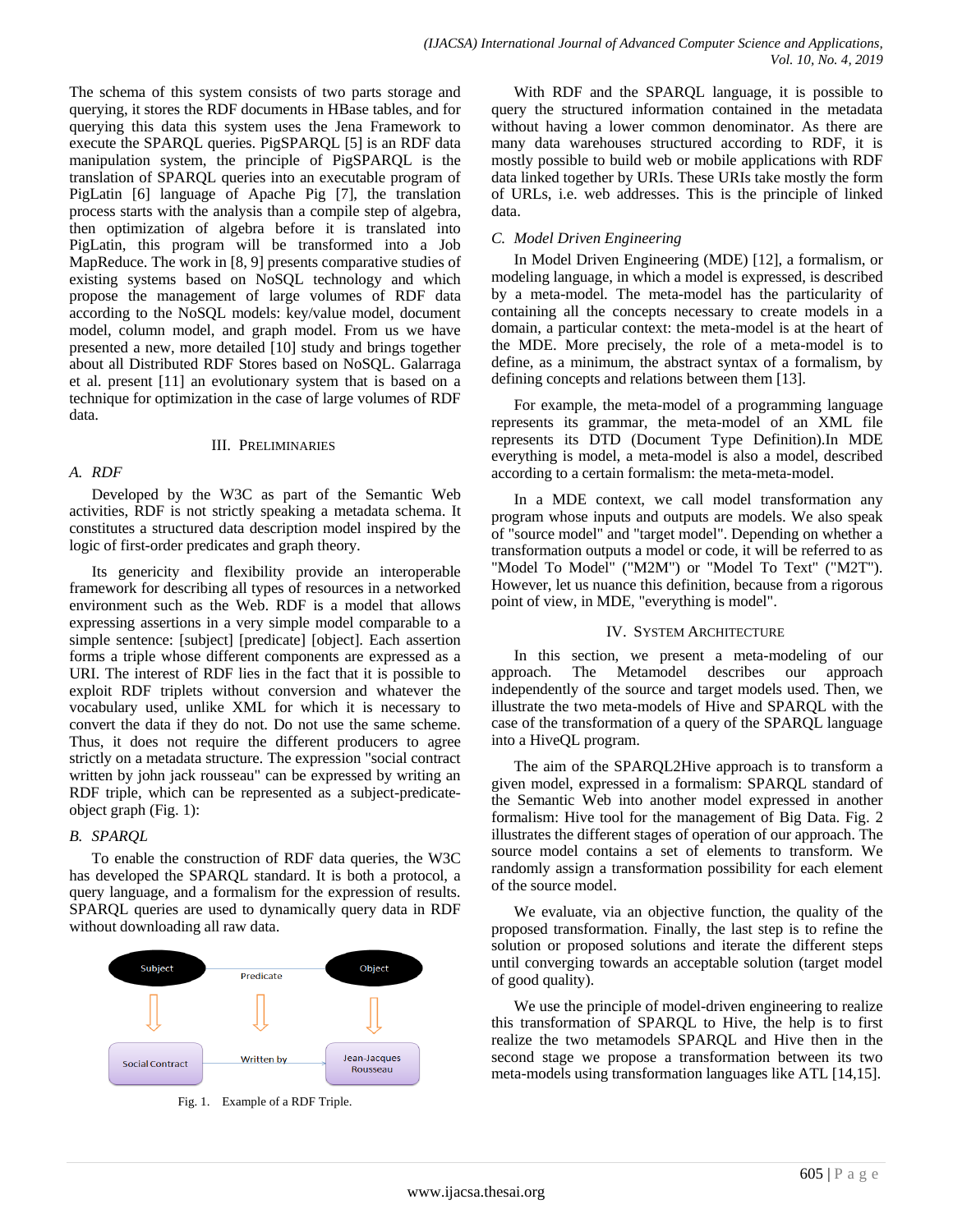

Fig. 2. System Architecture.

#### *A. SPARQL Metamodel*

The structure of a SPARQL query is very similar to that used in the SQL language, so a SPARQL query can be a SELECT, ASK, CONSTRUCT query. A SELECT query, of the interrogative type, is used to extract from the RDF graph a subgraph corresponding to a set of resources that satisfy the conditions defined in a WHERE clause. But a CONSTRUCT request, of constructive type, generates a new graph which completes the interrogated graph. In addition, a SPARQL query can have other purposes than providing a set of matches to the variables specified in the SELECT. Indeed, in the SPARQL language, it is possible to ask if a request has at least one solution. To do this, the SELECT is replaced by an ASK.

The SELECT clause contains as SQL: SELECT, FROM and WHERE, There are also other elements in the SPARQL language that make it possible to specify prefixes (PREFIX), conditions (FILTER), disjunctions (UNION), filters on the production of results (LIMIT and OFFSET). Fig. 3 presents the SPARQL meta-model. Fig. 4 presents the Hive meta-model.





## *C. Transformation*

After the creation of the OMG MDA standard, many tools based on this approach have emerged, such as Atlas Transformation Language (ATL) [15] for model transformation. This language is close to the standard QVT (Query, View, Transformation), proposed by the OMG. This resemblance is historic since ATL is the first attempt to implement QVT [15]. ATL is now one of the most mature model transformation languages, so naturally we chose this language. Fig. 5 shows our transformation engine.



Fig. 5. Transformation Engine.

An ATL program consists of rules that specify how the elements of the target model should be created based on the elements in the source model. These rules are always established according to the following schema:

from

i: Nom\_MM\_Source!Nom\_Méta-Classe\_Source

to

o: Nom\_MM\_Cible!Méta-Classe\_Cible

Attribut1 <- i.AttributA,

- Attribut2 <- i.AttributB+i.AttributA,
- Rule, from and to are the language instructions.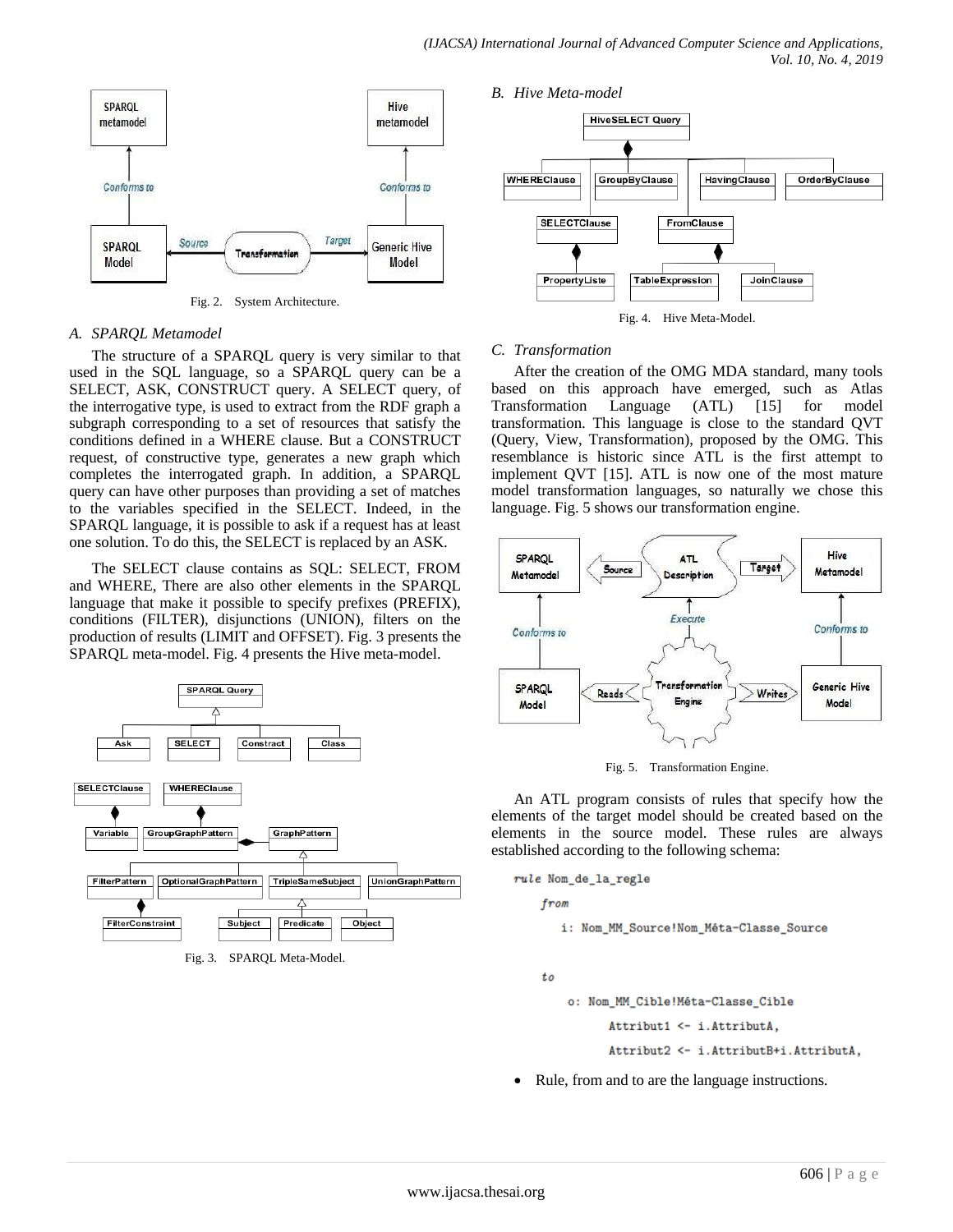- $\bullet$  *i* (resp., o) is the name of the variable that in the body of the rule represents an instance of the source (or target) meta-class in the source (or target) model.
- *Attribute1,2* (respectively A, B) are the attributes of the target meta-class (or source) of the target (or source) meta-model.

The exclamation point is used to specify which meta-model belongs to a meta-class. A translation into everyday language would give:

The Rule *rule* creates for each instance *i* identified in the source model an instance o of the target meta-class in the target model, giving Attribut1 the value of *AttributA* and Attribut2 the value of the sum *AttributA* plus *AttributB*.

ATL makes it possible to factorize the rules with the use of helper, which one can assimilate to functions.

The execution of this transformation gives the result obtained in the following figure (Fig. 6).



Fig. 6. Conversion Example of SPARQL Query to HiveQL.

#### V. EVALUATION

To evaluate our approach, we performed a validation using the LUBM Benchmark [16], we execute LUBM queries on three datasets of different sizes to better analyze our SPARQL2Hive system. We present, in the first subsection, the context of our experiments. Then we will analyze the results obtained. Finally, we will evaluate the impact of the size of the sample database on the quality of model transformation.

SPARQL2Hive is implemented on the Hadoop 3.xy version and the Hive 3.1.0 version on a machine with a 2.3 GHz Intel Xeon processor; this machine can store up to 4 TB of hard disk storage and RAM storage of 16 GB. LUBM1, LUBM2 and LUBM5 these three datasets used in this experiment, they have the following triplets' number: 138 million triples, 275M and 689M and the sizes of these three datasets are: 11.4 GB, 22, 77 GB and 56, 8 GB. The results obtained for the loading time of these three games to give are presented in Table I:

| <b>Dataset</b>          | <b>LUBM1</b> | LUBM2 | LUBM5 |
|-------------------------|--------------|-------|-------|
| <b>Loading Time(ms)</b> | 1,26         | 3,05  | 7,9   |

TABLE II. SYSTEM RUNTIME FOR LUBM QUERIES (MS)

| <b>Queries</b> | LUBM1 | LUBM2 | LUBM5 |
|----------------|-------|-------|-------|
| Q1             | 481   | 537   | 752   |
| Q <sub>2</sub> | 429   | 516   | 641   |
| Q <sub>3</sub> | 535   | 583   | 633   |
| Q <sub>4</sub> | 509   | 621   | 627   |
| Q5             | 743   | 797   | 851   |
| Q <sub>6</sub> | 657   | 720   | 773   |
| Q7             | 678   | 736   | 794   |
| Q8             | 179   | 216   | 201   |
| Q9             | 129   | 130   | 142   |
| Q10            | 181   | 237   | 252   |
| Q11            | 121   | 135   | 150   |
| Q12            | 83    | 103   | 126   |
| Q13            | 376   | 405   | 451   |
| Q14            | 325   | 361   | 404   |

Table II illustrates the results of running the 14 LUBM queries on the three instances of this Benchmark.

We compare our SPARQL to Hive system with Jena by always using the three datasets LUBM1, LUBM2, LUBM5, generally on the majority of the queries; SPARQL2hive is more powerful than Jena at the runtime of LUBM Benchmark queries. Figures 7, 8, 9, 10, 11, 12, 13, 14, 15, and 16 show the results of this comparison for all LUBM queries.

The results obtained after this experiment show the SPARQL2Hive efficiency when the RDF data volume is very large, SPARQL2Hive does not take a lot of time to load the data. Because it performs a simple translation of a given SPARQL query into a program Hive [17], Query Language. But with the Jena Framework, the operation becomes a little complicated because the request goes through a set of steps, which takes a lot of time, especially for loading data, preparing data for recovery, more than Jena uses a lot of resources such as RAM.



Fig. 7. LUBM Q1 Runtime.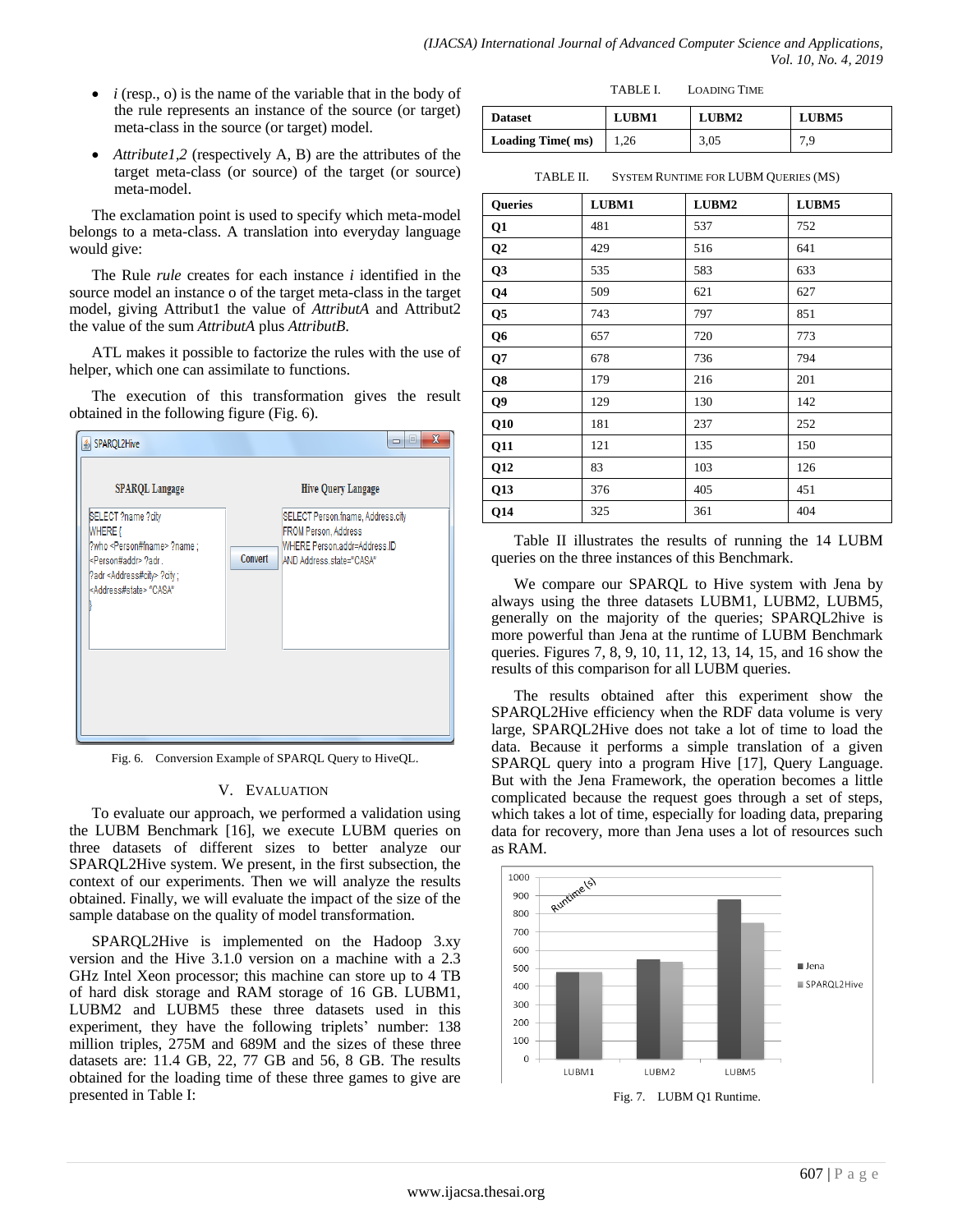







Fig. 9. LUBM Q3 Runtime.







Fig. 11. LUBM Q5 Runtime.





Fig. 13. LUBM Q7 Runtime.



Fig. 14. LUBM Q8 Runtime.



Fig. 15. LUBM Q9 Runtime.